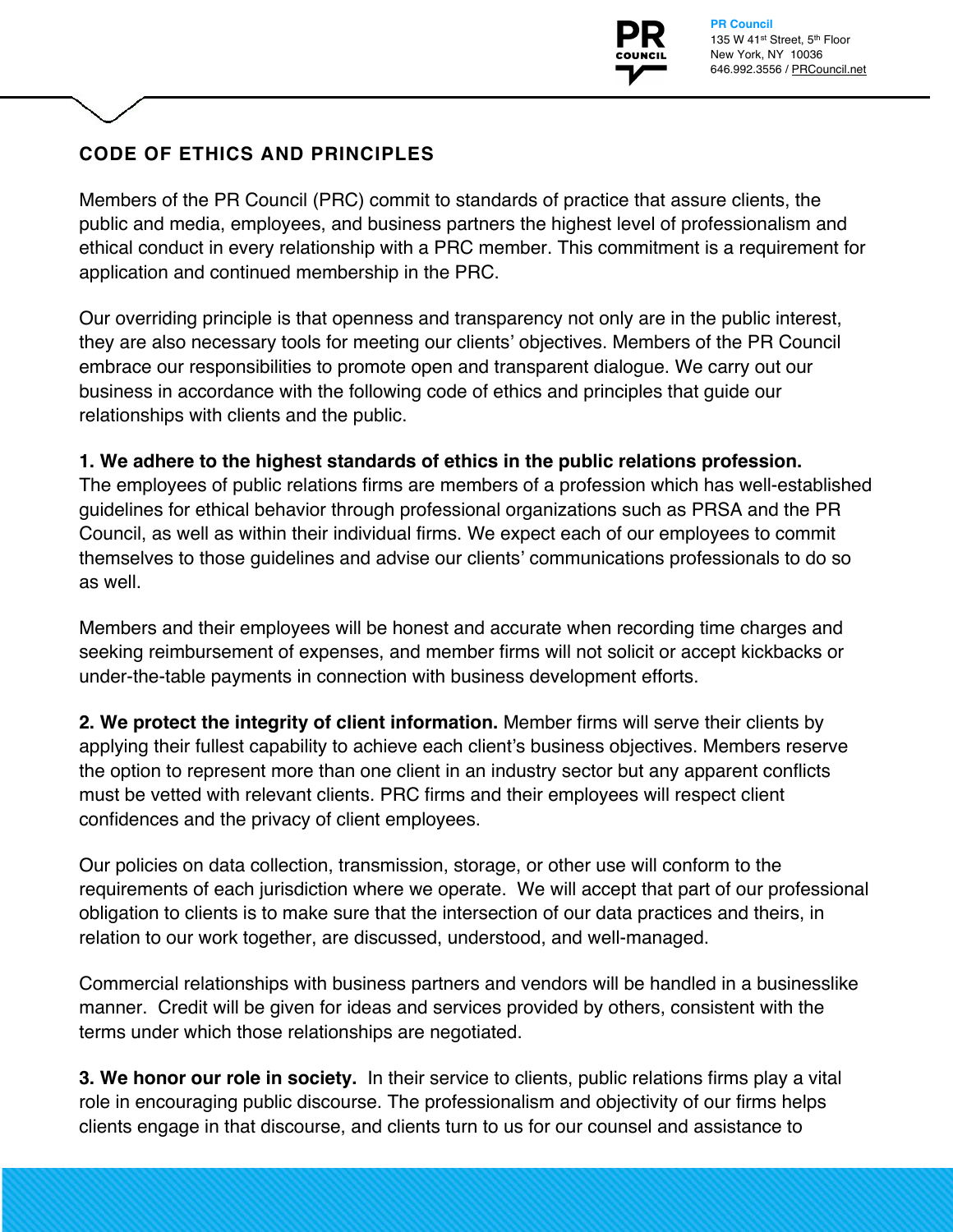vigorously pursue their organizational goals in educating or persuading audiences that matter most to them. Public relations firms help clients as diverse as government agencies, public and private companies, and not-for-profit groups. In a democratic and free-market society, our clients' goals often put us in the sphere of such complex issues as thorny policy debates, intense market competition or critical education needs in areas of public health, safety and wellbeing.

**4. We are committed to accuracy.** In communicating with the public and media, member firms will maintain total accuracy and truthfulness. We will not knowingly misuse or misrepresent data provided by our clients, third-parties or our own organizations, invent facts, falsify information, or intentionally mischaracterize the results of scientific research for any purpose. To preserve both the reality and perception of professional integrity, information that is found to be misleading or erroneous will be promptly corrected and the sources of communications and sponsors of activities will not be concealed.

**5. We believe that our clients and the public are best served when third-party relationships with spokespeople, bloggers, partners and allies are open and transparent.** Our bias in counseling clients is toward disclosure, which we believe is appropriate as a principle and effective as a communications tool.

Our clients and the public are best served when any relationship between third-party organizations and our clients is fully disclosed and when the sponsors of public relations tools such as video news releases and web sites are clearly identified.

Third-party spokespersons, such as scientists, economists, scholars, celebrities, online media "influencers" such as bloggers, or other third-party content experts who are involved in word of mouth communications, enrich the public discourse. Third-party organizations such as alliances or coalitions may be created to promote our clients' interests. When a spokesperson, expert or organization is paid for participation we will not conceal the paid nature of the relationship.

**6. We are conscientious stewards of taxpayer dollars.** Working for federal, state and local governmental entities involves a unique responsibility as it is paid for by taxpayers' dollars and, like the rest of our work, must uphold the public trust at all times.

Members of the PR Council are proud to play a vital role in the development and implementation of federal, state and local government programs. We recognize and accept this responsibility and act in accordance with the highest degree of ethical and financial conduct.

We will not misrepresent our status or the nature of inquiries to public bodies or create false impressions in our relations with such bodies.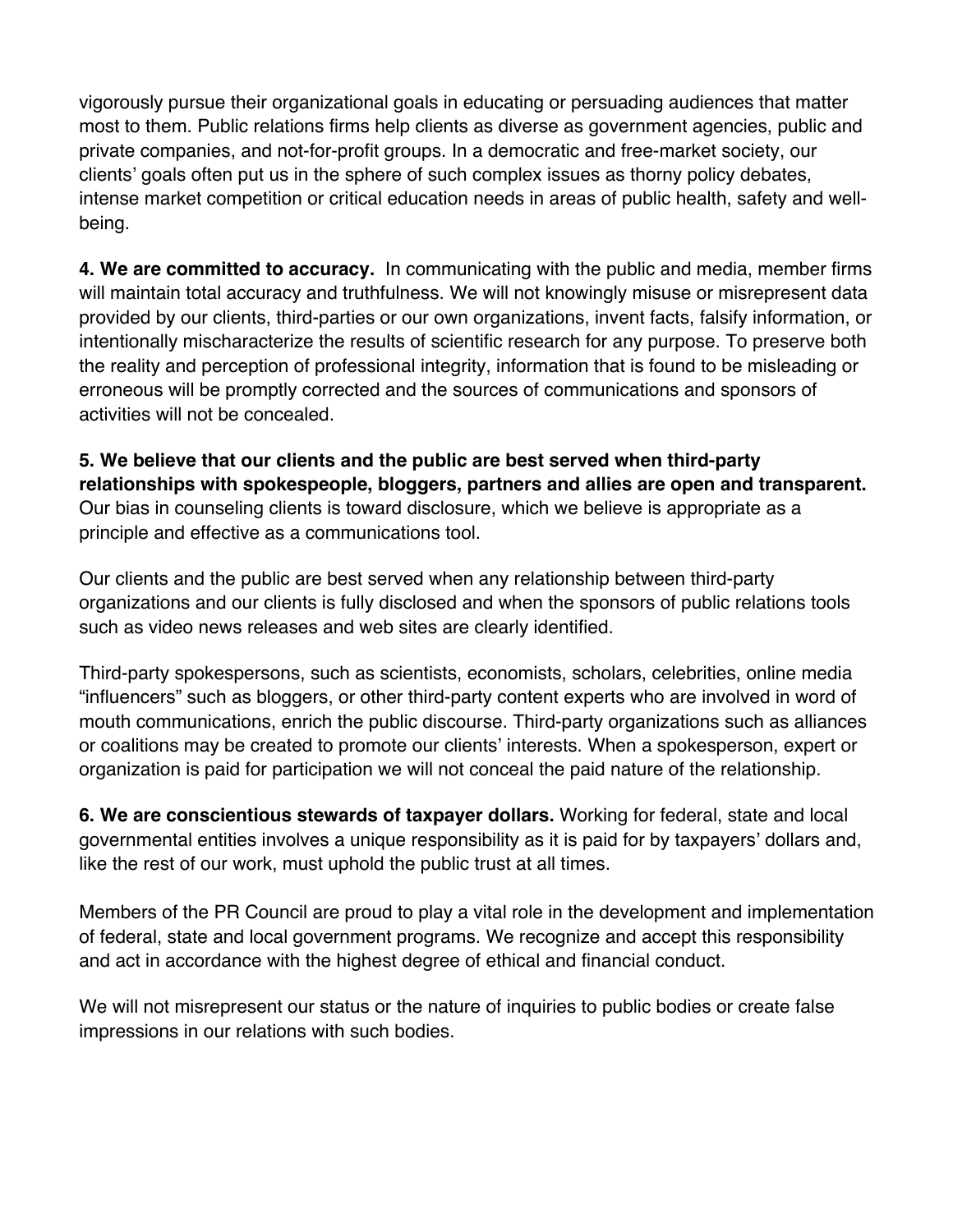We believe that the public is entitled to know the identity of our government clients. We encourage government agencies and their communications agency partners to publicly disclose all contractual relationships.

We strictly adhere to government rules and regulations regarding procurement and execution of government business and maintain the necessary training programs and physical infrastructure necessary to deliver on that commitment. We will not offer financial inducement or other payments to elected officials or civil servants except in accordance with applicable law, and we will employ former public service personnel only in accordance with the rules and confidentiality requirements of their former government or institutional employers.

## **7. We value diversity and inclusion in our profession.**

We believe that a diverse workforce that includes individuals of different backgrounds, beliefs and perspectives strengthens our member firms and the profession. When selecting subcontractors and vendors, we seek assistance from a broad array of partners and suppliers to increase opportunities to foster diversity (i.e., minority-owned, women-owned, small business, etc.). The more "voices" that are present, the better able we are as advisors to help our clients speak to an increasingly complex world.

Members will adopt policies that assure equal opportunity for all job candidates without regard to race, color, religion, national origin, sex, sexual orientation, age, veteran status, disability or any other basis prohibited by applicable federal, state or local law. With a knowledge that internships are critical to preparing young talent for positions in our agencies and fairly compensated internships bring more accomplished and diverse talent into the industry, our Members will pay interns at least minimum wage for the market, as well as overtime.

Council members will also respect the personal rights of their employees and former employees. They will provide employees the necessary tools to serve their clients and opportunities to develop their professional skills. They will safeguard the privacy and handle with respect the professional reputation of current and former employees.

We will not tolerate sexual harassment in our workplaces, in client relationships, or in media or supplier relationships. We will not participate in or condone any social media or other communications activities involving harassment or bullying.

We understand that in the environment in which we and our clients operate today, the behavior and standards of our clients, contractors, or business partners may reflect on our own organizations and our values. We recognize that we live in a time where a declaration of intentions is insufficient to maintain credibility and accountability. We understand that in many instances, our employees and the public may perceive us to be accountable by association for the decisions and choices of those with whom our firms are associated, even if we are unaware or not in any way responsible. As we would advise clients, we will take necessary steps to